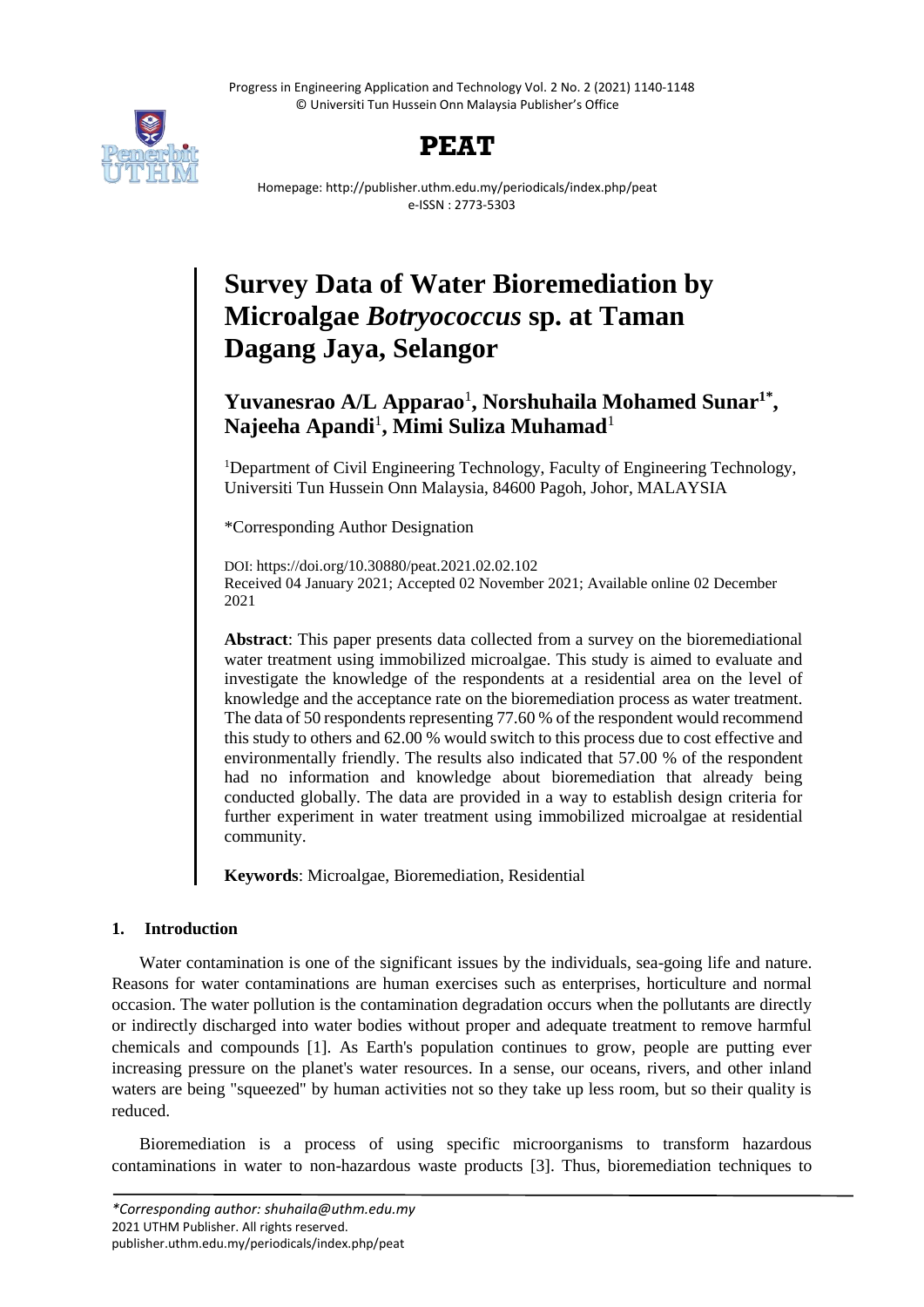assimilate that toxic have a high potential to be applied in wastewater treatment [4]. In bioremediation process, it uses various microorganisms including fungi, microalgae and bacteria. At a residential area, water usage for household purposes is high and the wastewater discharged after usage does not contain heavy metals contaminants. Bioremediation water treatment method is the most suitable water treatment method to be used at a residential area as bioremediation is a powerful device to treat the contaminated wastewater to levels beneath fixation limits set up by regulatory authorities. Bioremediation has extraordinary potential for managing sorts of site pollution where the microorganisms should enzymatically empower the contaminations and convert them to organic compound [5-6]. Bioremediation water treatment method are more economical than conventional water treatment techniques; allowed microbial development and natural conditions, its application frequently includes the control of ecological boundaries to permit microbial development and degradation to continue at a faster rate [7-8]. These days, bioremediation is one of the most quickly emerging technology of ecological reclamation, which use microorganisms to decrease the toxicity and contamination of different chemical pollutants. In addition, biological wastewater treatment utilizing microalgae is a safe method due to its high photosynthesis capacity and growth rates.

In the present study, microalgae were selected for bioremediation of water due to their capability of transforming inorganic matter into organic using the solar energy during the process of photosynthesis. Microalgae is an essential competitive advantage over fungi and bacteria to degrade organic pollutants [9]. This questionnaire is intent ended to investigate the level of knowledge of public on process of bioremediation as a natural water treatment process. In addition, this questionnaire helps to introduce and improvise the level of knowledge of residents of Taman Dagang Jaya on the process of bioremediation as a low cost and natural water treatment process. The residents frequently use conventional water treatment process rather than bioremediation for two reasons which are lack of knowledge and wrong perception (perception that bioremediation is a costly, complicated and chemical infected water treatment process).

#### **2. Materials and Methods**

This survey was conducted at a residential area in Taman Dagang, Ampang Selangor Malaysia (3.1478° N, 101.7578° E) with random respondents of people of various age level and gender were chosen to answer the questionnaire. The specified residential area is selected as according to Majlis Perbandaran Ampang (MPAJ), Taman Dagang Jaya has the highest water usage rate among the other residential area in Ampang. A total of 60.00 % which is 30 respondents from gender of male were chosen and answered the survey. Other than that, remaining 40.00 % which is 20 respondents were from gender of female. Respondents from different age level were chosen to take part in the survey to ensure a precise and genuine level of knowledge and acceptance rate of respondents for bioremediation as water treatment process at their home. The age level of 21-25 consists of 14.00 % (7 respondents) while 22.00 % (11 respondents) were chosen from the age level of 26-30. Next, 14.00 % (7 respondents) from the age level of 31-35 has took part on the survey. Other than that, a sum of 30.00 % (15) and 20.00 % (10 respondents) from the age level of 36-40 and above 40 years old also responded to the survey.

#### **3. Results and Discussion**

The purpose of the research is to investigate the level of knowledge and the acceptance rate of residents of Taman Dagang Jaya on bioremediation water treatment using immobillised freshwater green microalgae, *Botryococcus* sp. The survey consists of 50 respondents from Taman Dagang Jaya has been conducted to achieve the objectives of research. The survey explore about the existing type of water treatment methods are currently being used at respondent home. The data obtained shows that majority of the respondents which is 46.00 % (23 respondents) do not possess a water treatment system at home while 10.00 % (5 respondents) were not sure that if a water treatment system is placed at their home (Figure 1). This group of respondents are vulnerable to higher risk of drinking polluted water than the number of 44.00 % (22 respondents) who has equipped their home with a water treatment system.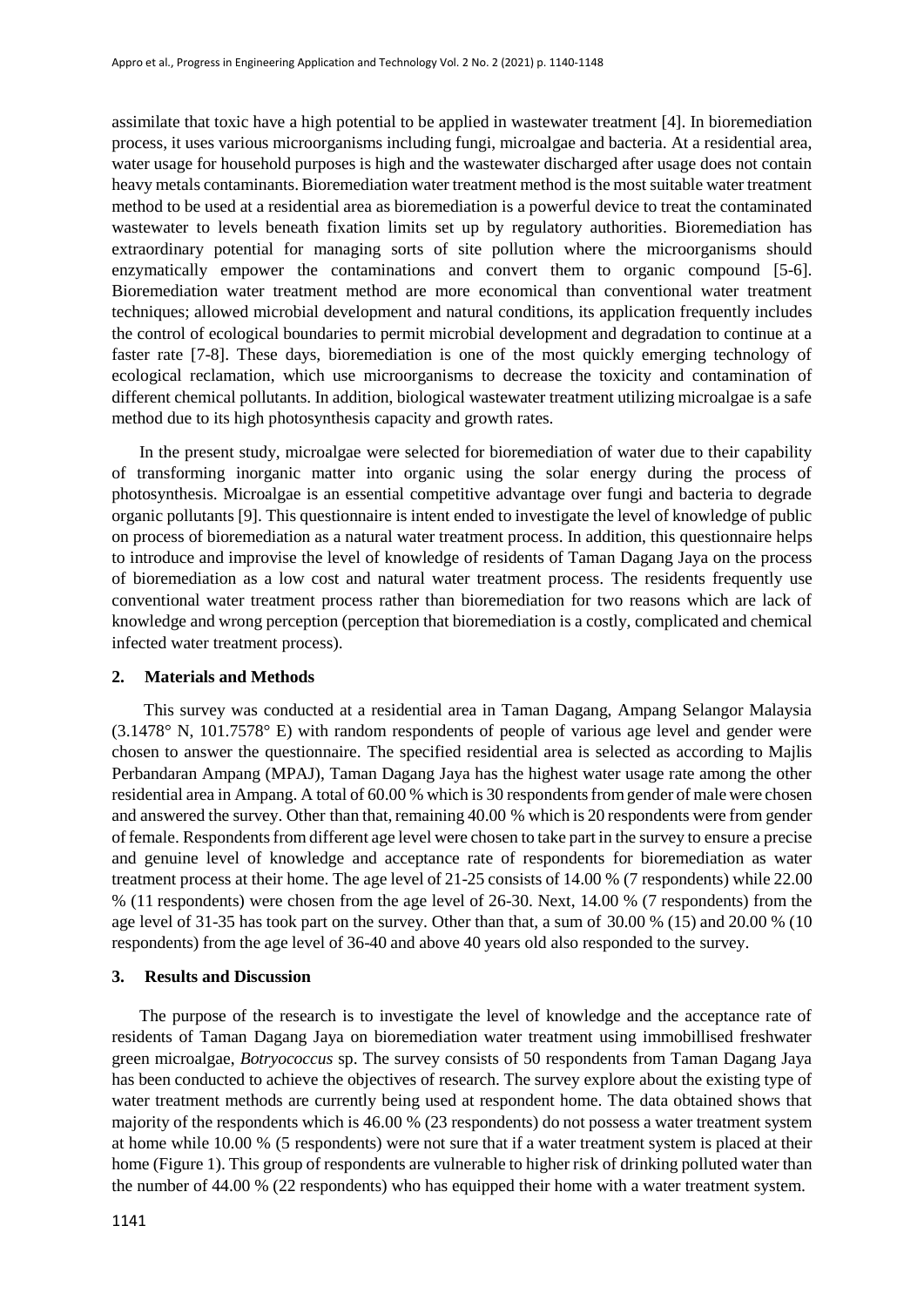

**Figure 1: Respondent answer for their knowledge about existing type of water treatment method at their house**

Water treatment eliminates undesirable components, and contaminants that the water becomes free of pollutants. This treatment is important to human health and allows humans to benefit from both drinking and irrigation use. The majority of 80.00 % (40) of the respondents have shown that they understand the importance of water treatment. Meanwhile,12.00 % (6) of the respondents have stated that they are undecided on the importance of water treatment and 8.00 % (4) of the respondents have the perception that water treatment is not important (Figure 2). This is because the residents have a moderate knowledge on the awareness of water treatment process.



**Figure 2: Respondent answer for the importance of water treatment**

Bioremediation is a usage of either deliberately introduced or naturally occurring microorganisms to consume and break down environmental pollutants, to clean a polluted site. Preponderance of respondents on the bioremediation understanding which is 59.00 % (29 respondents) have stated the right answer for the question. A group of 32.00 % (17) respondents were uncertain with the term of 'bioremediation' and 8.00 % (4) have stated the wrong answer for the question (Figure 3).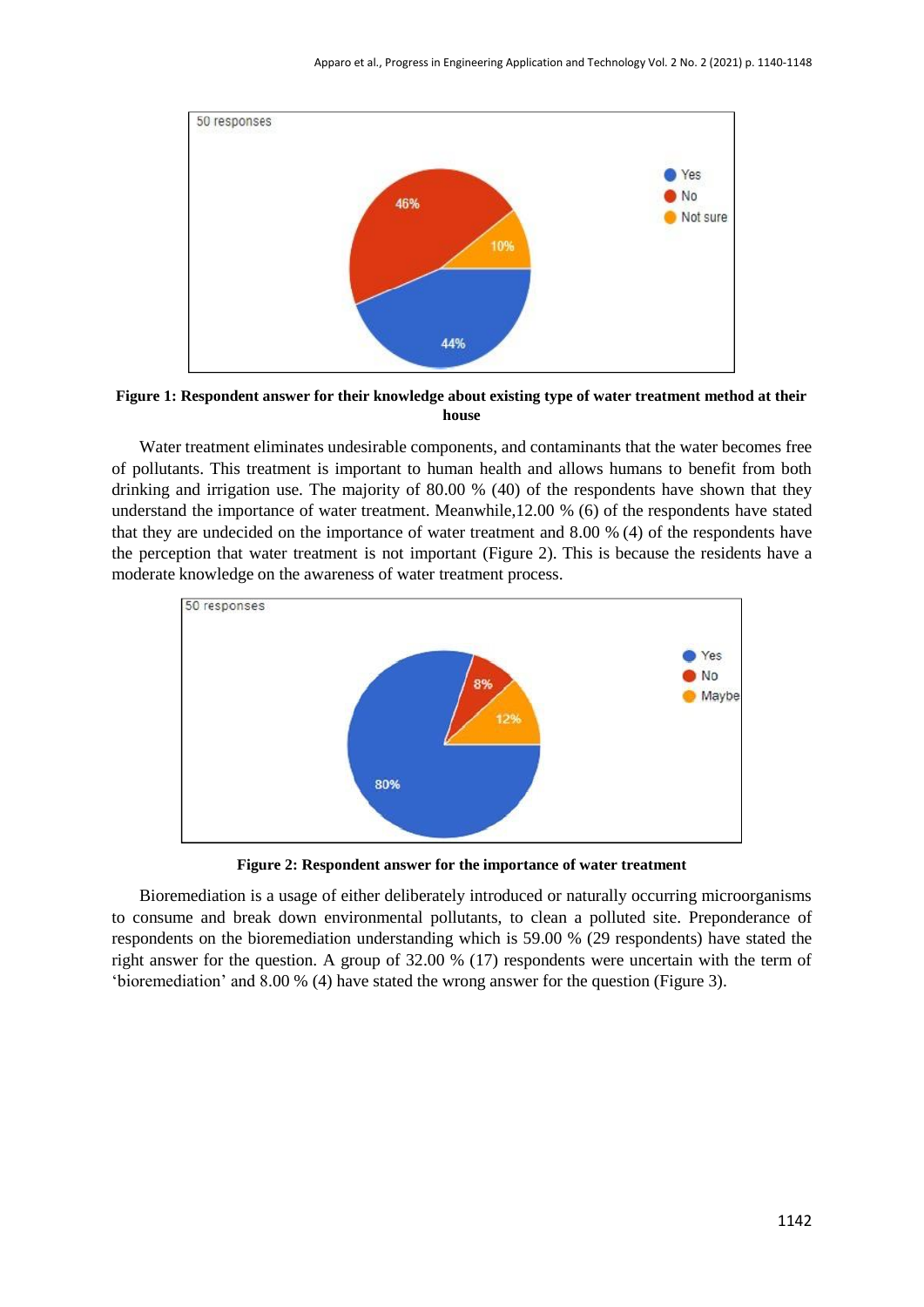

**Figure 3: Respondent answer for understanding of bioremediation**

The biggest benefit from using bioremediation processes is its contribution to the environment. Bioremediation uses nature to fix nature. Properly applied by knowledgeable people using specialized equipment designed for bioremediation, this is the safest and least invasive soil and groundwater cleanup available. The data obtained shows that majority of the respondents which is 40.00 % (20) respondents has the knowledge on benefits of bioremediation while 36.00 % (18) respondents were not sure on benefits of remediation. A group of 24.00 % (12 respondents) has no knowledge on benefits of remediation (refer to Figure 4)



**Figure 4: Respondent answer for knowledge of the benefits of bioremediation**

The bioremediation process is a biological process that stimulates helpful microbes to use harmful contaminants as their source of food and energy. Certain microorganisms consumed toxic chemicals and pathogens, digesting them and eliminating through changing their composition into harmless gases like ethane and carbon dioxide. Some contaminated soil and water conditions already have the right counter-microbes. In the present study, human intervention can speed up the natural remediation by boosting microbial action. This data shows that 46.00 % (23) respondents have knowledge on process of bioremediation while another 46.00 % (23) have obtained no knowledge on process of bioremediation and 8.00 % (4) respondents have an uncertain knowledge on process of bioremediation (refer to Figure 5).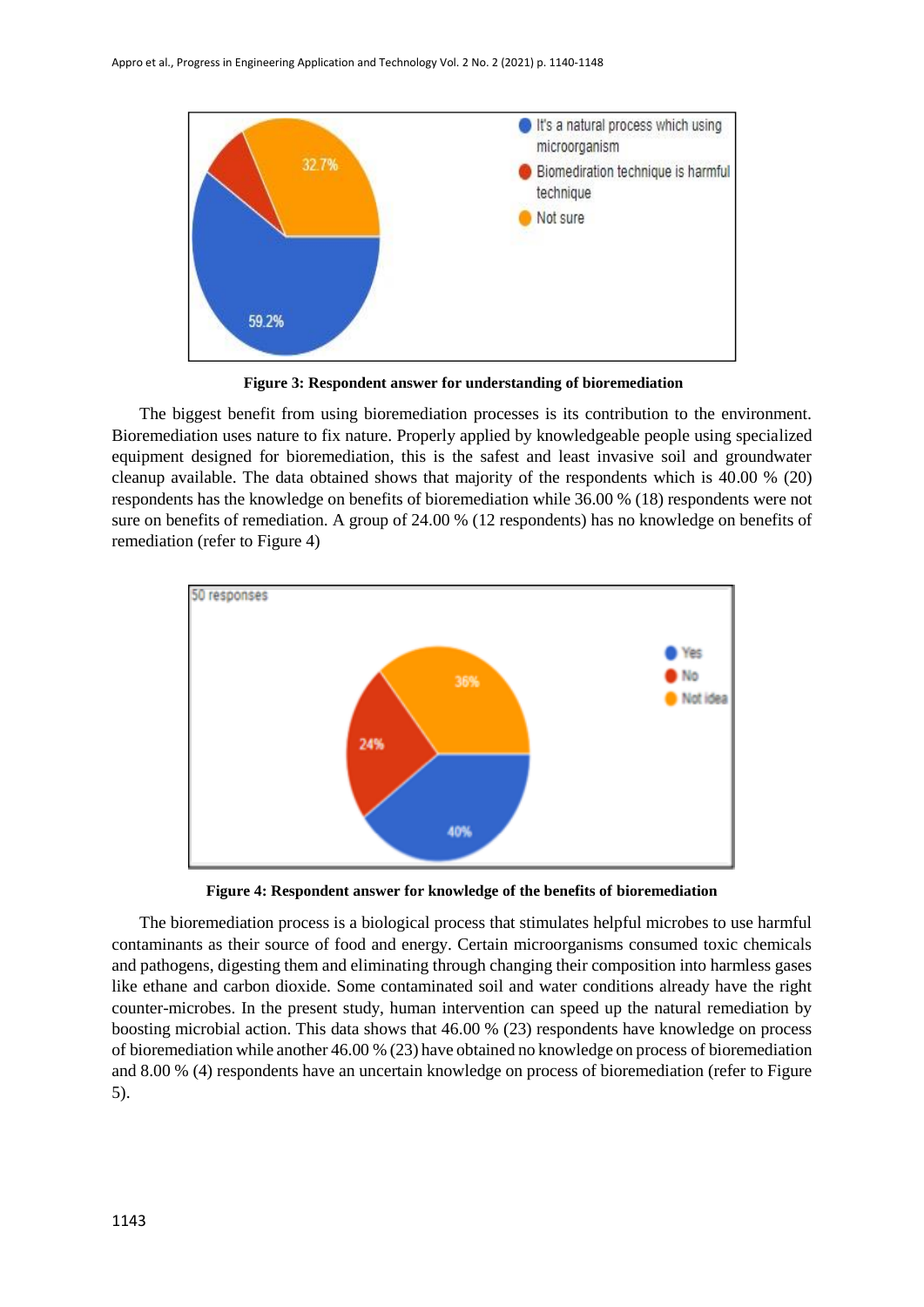

**Figure 5: Respondent answer for knowledge of process of bioremediation using microalgae**

Bioremediation is a cost-effective water treatment process. Most of the respondents which is 38.00 % (19 respondents) were very sure that the process of water treatment using bioremediation will be costly and 32.00 % (16 respondents) were not sure if the process of water treatment will be costly. This clearly shows that the knowledge on the cost of bioremediation process is inadequate among the residents of Taman Dagang Jaya because only 30.00 % (15) of the respondents were confident that the process of water treatment using bioremediation (refer to Figure 6). Majority of the respondents which is 57.00 % (28) had no idea that such research on bioremediation being conducted globally (Figure 7).



**Figure 6: Respondent answer about the cost wise of bioremediation process**



**Figure 7: Respondent answer for knowledge if that research are conducted to use microalgae for bioremediation**

Most of the respondents which is 62.00 % (31) were very sure that they will grab the chance to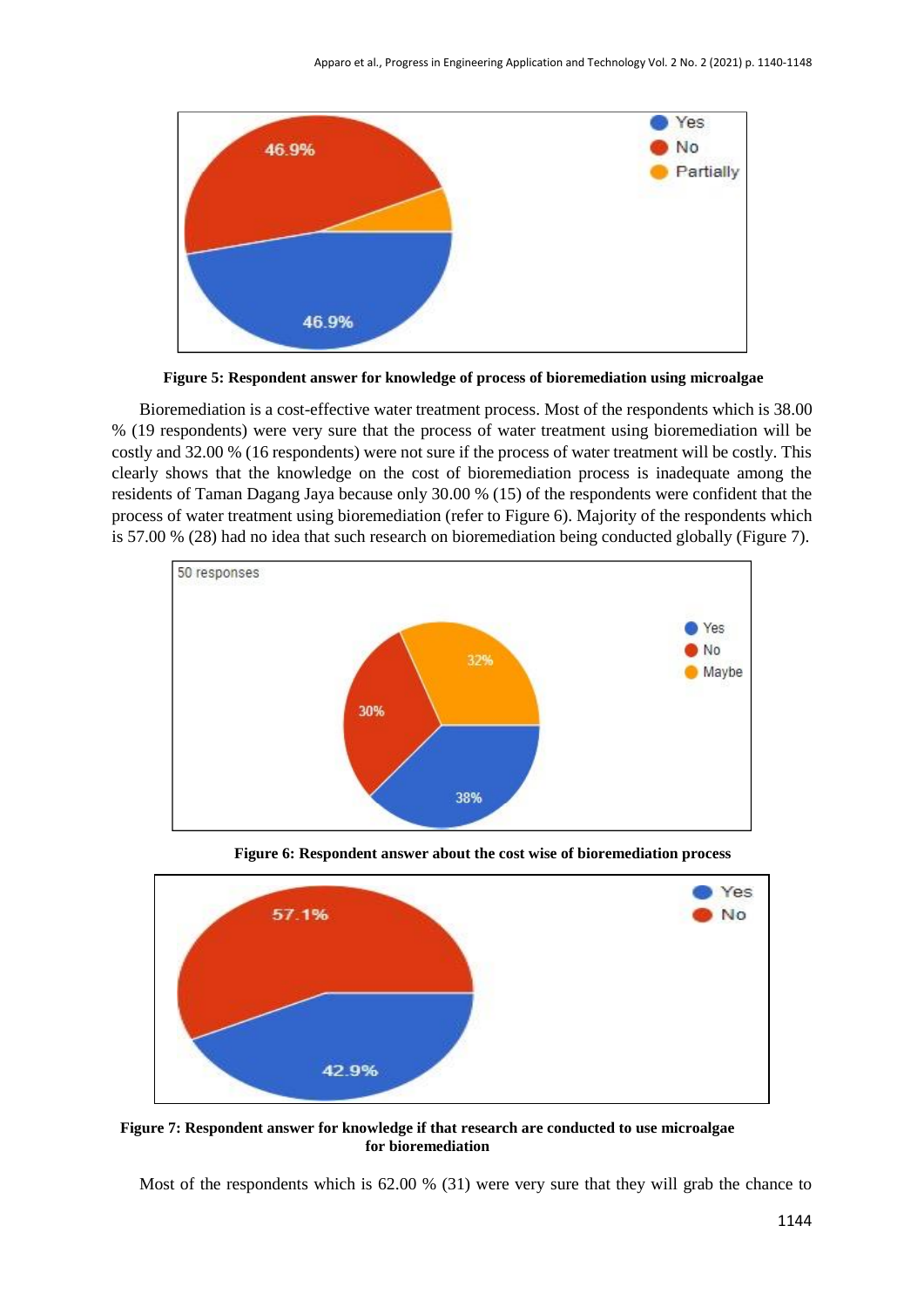learn and gain experience more about bioremediation and 32.00 % (16) respondents were not sure if they want to learn more about bioremediation. Only 5.00 % (3) of the respondents were certain that they do not want to learn more on bioremediation (refer to Figure 8).



**Figure 8: Respondent answer for a chance to learn more about bioremediation and experiences**

Bioremediation is a water treatment process that unharm the nature, remove the pollutants completely, and most importantly cost saving. This shows that 57.00 % of the respondents have answered the questions correctly, while 14% of the respondents have answered the question wrongly. A group of respondents 29.00 % have no idea on why people are switching to bioremediation for water treatment process (refer to Figure 9). Other than that, the level of knowledge on bioremediation among the residents is very poor.



**Figure 9: Respondent answer about switching from their conventional type water treatment methods into bioremediation**

Bioremediation technique uses microalgae such as '*Botryococcus* sp.' to treat polluted water. This shows that only 36.00 % (18) respondents have answered the question correctly. Other respondents have placed the wrong answers for the question such as 24.00 % (12) of the respondents have stated that microalgae and bacteria are used in bioremediation, 4.00 % (2) of the respondents stated that only bacteria used in bioremediation and 36.00 % (18) of the respondents have no idea on the microorganisms used in bioremediation (Figure 10).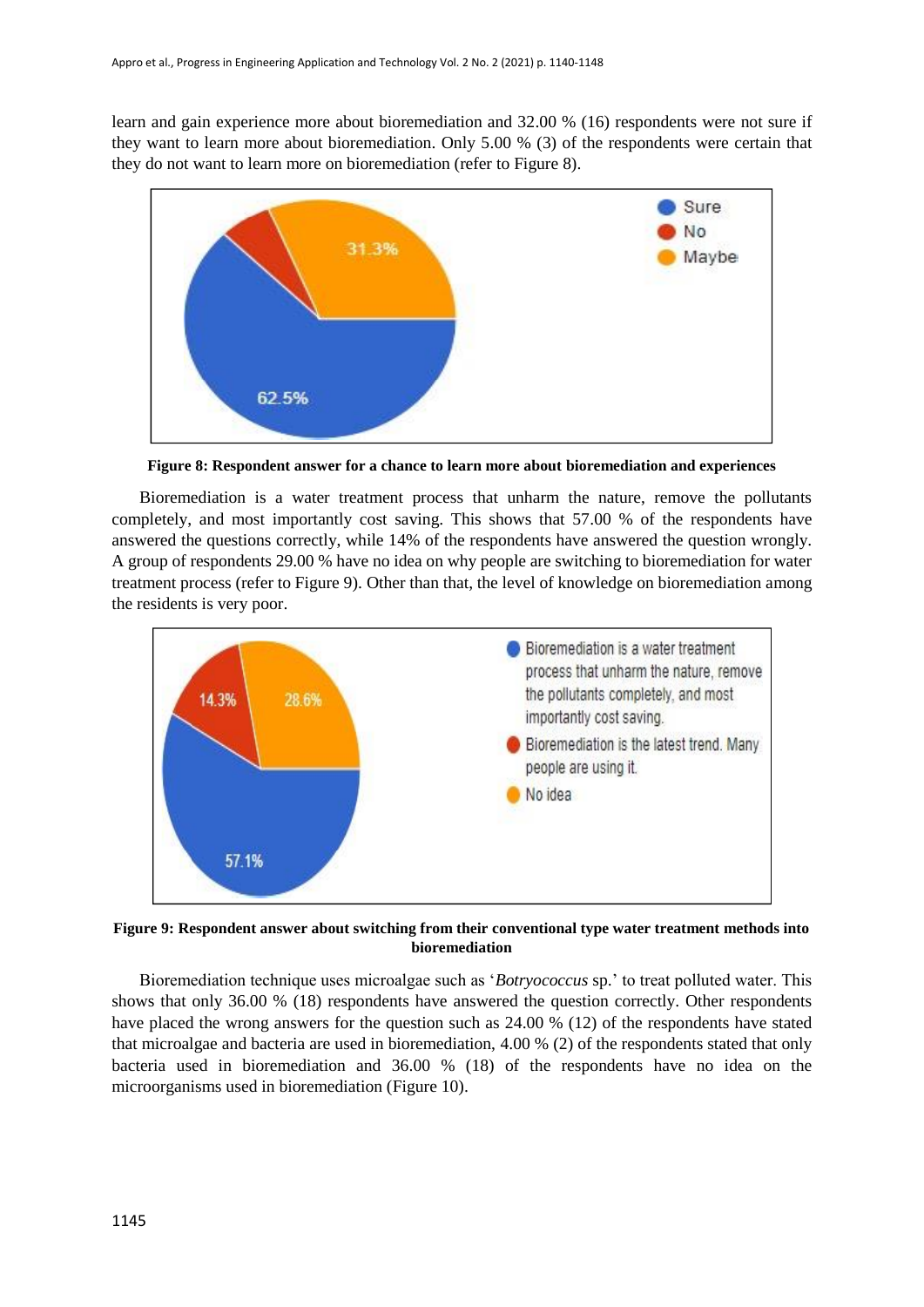

 **Figure 10: Respondent answer for type of microorganism are used in bioremediation**

From the data, it clearly shows that majority 62.00 % (31 respondents) of the respondents are ready to switch to bioremediation for a cost effective and environmentally friendly water treatment system. It is also stated that 28.00 % (14) of the respondents are undecided on switching to bioremediation. It is also known that, only 10.00 % (5 respondents) do not wish to change the bioremediation (Figure 11)



**Figure 11: Respondent answer for bioremediation is a method to treat water using microalgae such as Botryococcus.sp.**

The majority of 78.00 % (39) of the respondents have stated that they would recommended the process of bioremediation to their friends and family. Meanwhile, 20.00 % (10 respondents) have stated that they are undecided on the recommendation of bioremediation to their friends and family and only 2.00 % (1) of the respondents have stated that they will not recommend bioremediation to their friends and family (refer to Figure 12). The level of knowledge respondents possesses on bioremediation is not up to satisfactory. With proper guidance and the interest, the knowledge on bioremediation can be served to the residents of Taman Dagang because it is stated that majority of the respondents would like to learn more on the bioremediation process.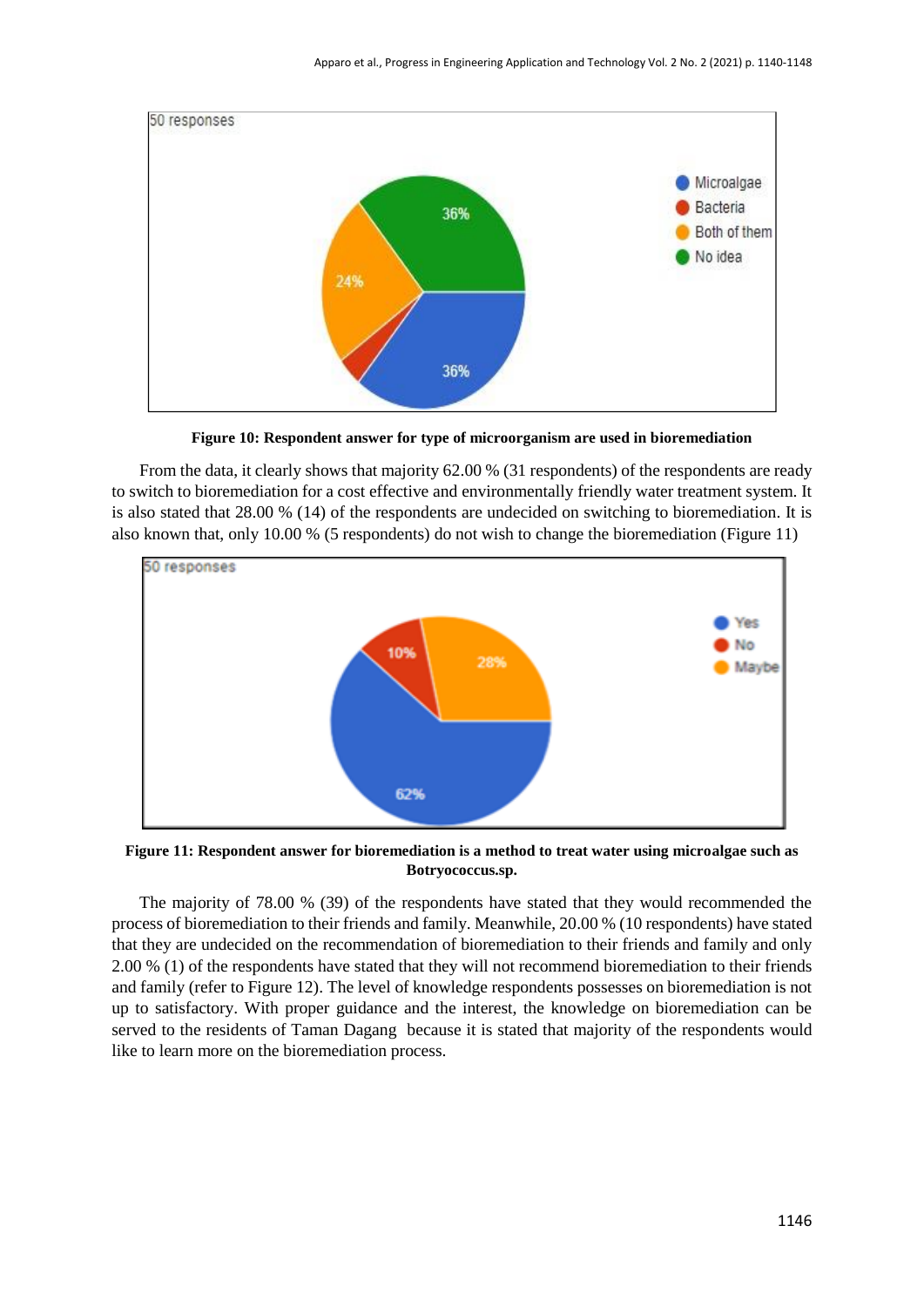

**Figure 12: Respondent answer for if they would suggest water treatment by process of bioremediation to your friends and family**

#### **4. Conclusion**

This survey helps to investigate the knowledge and acceptance rate of residents of Taman Dagang for bioremediation by using microalgae, *Botryococcus* sp. as water treatment process. According to the data extracted, the respondents from Taman Dagang, answered fifteen questions to state their knowledge and accepatance rate of bioremediation.The analysed data clearly shows that most of the respondents has lack of knowledge on bioremediation by using microalgae, *Botryococcus* sp. for the water treatment process. The respondents clearly show the interest of learning and experiencing more on bioremediation process. With a proper guidance and knowledge on bioremediation,the acceptance rate and knowledge on bioremendation by using microalgae, *Botryococcus* sp. for the water treatment process will be accepted eventually. Most of the respondents are ready to accept the process of bioremediation at their home if the bioremediation process possesses the characteristics of environmentally free, low on cost and has no side effects.

### **Acknowledgement**

This work was supported by the Universiti Tun Hussein Onn Malaysia under project grant No. B098 with the grant title 'Algae Super Beads Wastewater Treatment System" and GPPS (H733) with the grant title 'Development of Green Wastewater Treatment System Via Microalgae Beads Technology.

#### **References**

- [1] Idris, A., Wan Azmin, W.N., Mohd. Soom, M.A., and Abdullah-Al-Mamun, A. (2005) *The importance of sullage (grey-water) treatment in the restoration and conservation of urban streams*. 223–227 pp.
- [2] Kundu, D., Dutta, D., Mondal, S., Haque, S., Bhakta, J. N., & Jana, B. B. (2017). Application of Potential Biological Agents in Green Bioremediation Technology.
- [3] Apandi, N., Mohamed, R. M. S. R., Al-Gheethi, A., Gani, P., Ibrahim, A., & Kassim, A. H. M. (2019). *Scenedesmus* biomass productivity and nutrient removal from wet market wastewater, A bio-kinetic study. *Waste and Biomass Valorization*, *10*(10), 2783-2800.
- [4] Gani, P., Sunar, N. M., Matias-Peralta, H. M., Abdul Latiff, A. A., Kamaludin, N. S., Parjo, U. K., (2015). Experimental study for phycoremediation of *Botryococcus* sp. on